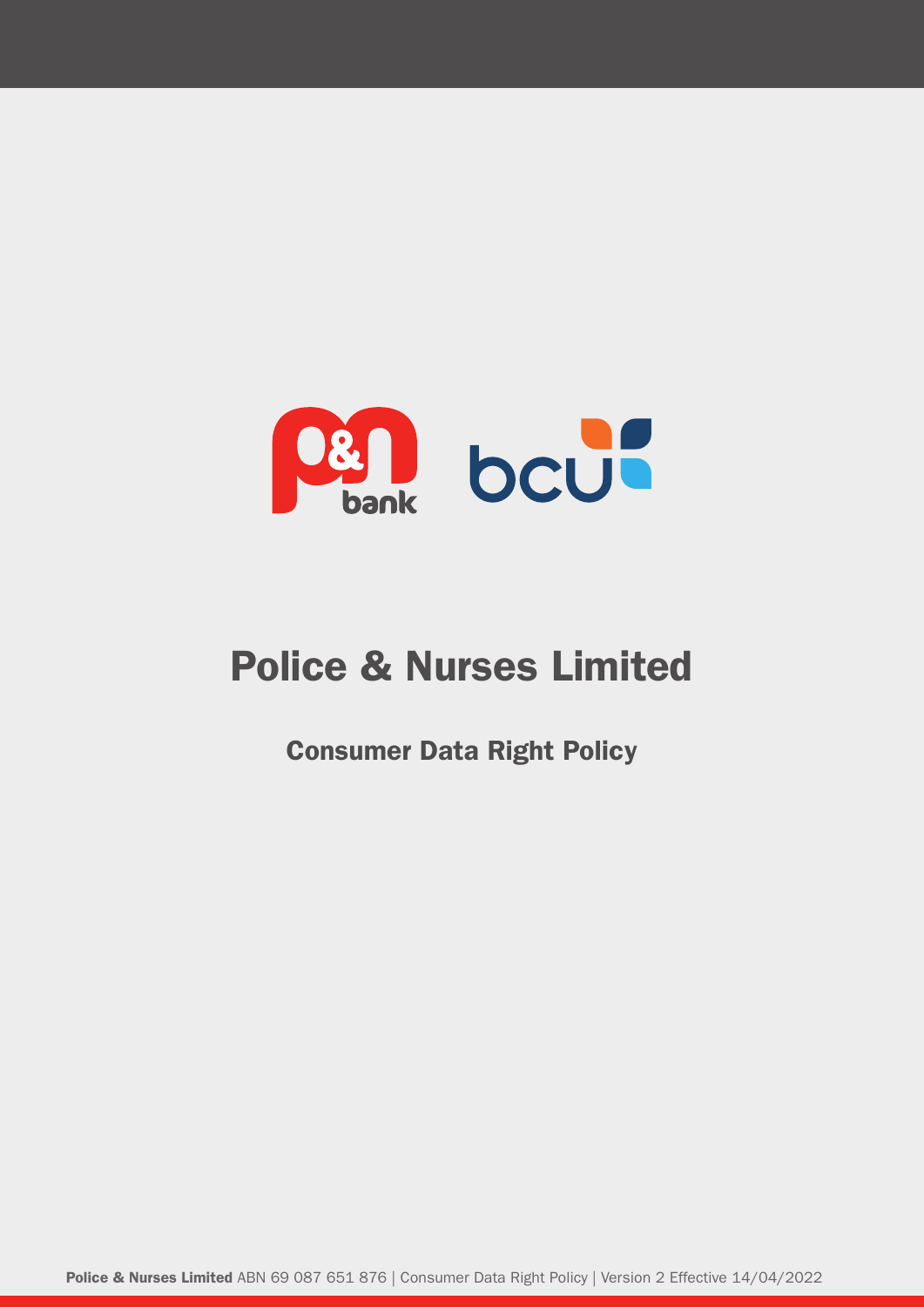#### About this policy

 This policy provides information about how Police & Nurses Limited ABN 69 087 651 876 (Bank, we, us or our), manages data under the Consumer Data Right (CDR). References in this policy to data (including accessing, sharing and correcting data) apply specifically to data in the context of the CDR, as described in this policy below. An electronic or hard copy of this policy is available on request by contacting us on:

- for bcu customers, by calling us on 1300 228 228 or emailing us at any time at mail@bcu.com.au
- **F** for P&N Bank customers by calling us on 13 25 77 or emailing us at any time at info@pnbank.com.au.

 Please refer to our Privacy Policy (located at https://www. pnbank.com.au/legal/privacy/ and https://www.bcu. com.au/privacy-policy) for information on how we collect, use, hold and disclose your personal information more generally in accordance with applicable privacy laws. Some of your CDR data is personal information, and where this is the case, we will handle it in accordance with our Privacy Policy as well as in the manner set out in this policy.

This CDR Policy sets out:

- What is the Consumer Data Right?
- What is a Data Holder?
- What is a Data Recipient?
- What types of CDR data will the Bank hold?
- How to access our CDR product data
- How to access your CDR data
- Can I request to share my Voluntery Consumer data?
- How is CDR data held?
- What purposes will CDR data be used for?
- Will CDR data be disclosed to the Bank's service providers?
- Overseas disclosures of your CDR data
- $\blacksquare$  Events we will tell you about
- How long does consent last?
- What happens to redundant CDR data?
- How to correct your CDR Data
- How to make a CDR related consumer complaint

#### What is the Consumer Data Right?

 The CDR gives you the right to share your data between accredited providers. It is an opt-in service that makes it easier for you to:

- **D** compare banking products and services; and
- **D** access new and improved banking services.

 If you choose to use CDR, your CDR data is transferred using automated data technology. The data transfer is between the providers, for example us and another accredited bank, and the standards regulating how data is transferred are set by the Australian Government.

 We accept requests for access to consumer data and product data that is mandated by law ('required data').

 We do not accept requests for access to additional types of consumer or product data.

#### What is a Data Holder?

A Data Holder is a business that holds consumer data.

Under the CDR Rules, a Data Holder must transfer the data to an accredited Data Recipient at the request of a consumer.

#### What is a Data Recipient?

 A Data Recipient is a business accredited by the Australian Competition and Consumer Commission (ACCC) to receive consumer data to provide a product or service.

#### What types of CDR data will the Bank hold?

We hold the following classes of CDR data:

- Individual consumer data (name, occupation and contact details)
- Business consumer data (organisation profile and contact details)
- Account name, type and balance
- Account number and features (including interest rates, fees and discounts)
- Account balance and details
- Transactions details including dates, descriptions and amounts
- Direct debits and scheduled payments
- Saved payees
- Information about our products and services, which will generally include information about our product pricing, eligibility criteria, fees, terms and conditions, availability and performance of our products or service offerings.

We will refer to CDR data we hold about you as your CDR data and we will refer to information about our products and services as our CDR product data. Our CDR product data is general in nature and, therefore, does not relate or apply to any identifiable individual or business.

 This data will progressively be made available commencing with our CDR product data from October 2020. Over time, further information and additional products will be available to share.

#### How to access our CDR product data

 A request to access our CDR product data can be made by any member of the public or an organisation and you do not have to be a member of the Bank to do so.

 Requests to access our CDR product data can be made using our product data request service, which is accessible through our websites (www.pnbank.com.au and www.bcu.com.au).

#### How to access your CDR data

 You will be provided access to a Consumer Dashboard via Internet Banking or Mobile devices that provides you with the functionality to:

- authorise us to share your data with Data Recipients who have been 'accredited' under the CDR regime to receive the consumer data. We can only share your data if you are eligible to make a sharing request under the CDR regime and the proposed Data Recipient is 'accredited' under the CDR regime;
- generate a one-time passcode for authorisation when you wish to share your data with a Data Recipient;
- receive sharing requests denials and how to find out more about the denial;

Police & Nurses Limited ABN 69 087 651 876 | Consumer Data Right Policy | Version 2 Effective 14/04/2022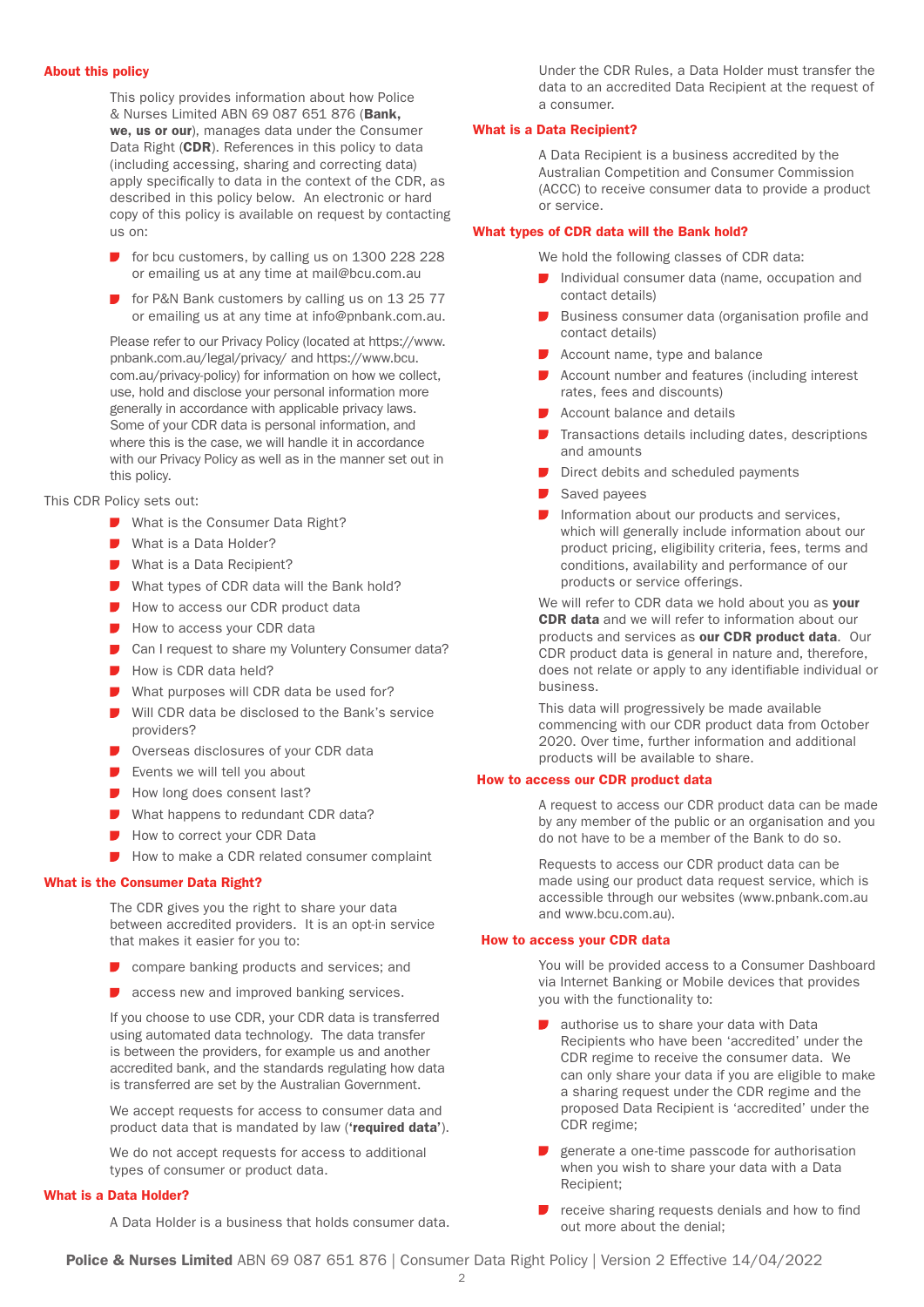- $\blacktriangleright$  view sharing history;
- pre-authorise sharing account details you hold jointly with others; and
- withdraw your consent and ask us to cease sharing.

 For example, if you are applying for a loan at another financial institution who is an accredited Data Recipient and they wish to obtain details regarding your account with us, instead of providing them with a copy of your statement, you can authorise us to share your data with them. There is no fee for accessing or data sharing requests.

 Our Privacy Policy (available from https://www.pnbank. com.au/legal/privacy/ or https://www.bcu.com.au/ privacy-policy) sets out further information on how you may seek access to the personal information comprised in your CDR data.

#### Can I request to share my Voluntary Consumer data?

 No, we will only share CDR data as required by CDR law, this means 'voluntary data' will not be shared by us.

#### How is CDR data held?

 We store data securely in Australia, as outlined in our Privacy Policy and in accordance with legal requirements, and we will delete your CDR data once you withdraw your consent, or your consent expires.

#### What purposes will CDR data be used for?

 We will only disclose your CDR data to accredited Data Recipients in accordance with the CDR regime and only when you authorise us to do so.

#### Will CDR data be disclosed to the Bank's service providers?

 We may need to disclose your CDR data to our thirdparty service providers to provide us with the CDRrelated services described below.

 Third parties service providers that we use to provide CDR data sharing services are:

 Frollo - *provides the platform for the "Personal Financial Wellbeing" tools and application, which includes, but is not limited to: Transactions Categorisation, Enrichment, Personalisation, Tags & Search; Budgeting & Planning; Bill Tracker; Goals and Challenges; Financial Wellbeing Score, etc.*

 The types of CDR data that we may disclose to our third party service providers includes customer data, account data and transaction data.

 We will not otherwise disclose your CDR data to any party that is not accredited under the CDR regime.

#### Overseas disclosure of your CDR data

 We will not disclose your CDR data to accredited persons outside Australia, unless you specifically ask us to share your data with an overseas recipient that is accredited under the CDR regime.

#### Events we will tell you about

 We will give you notice via the Consumer Dashboard as soon as practicable if any of the following events occur.

- *When you give your consent to the Bank collecting and using your CDR data.*
- *When you withdraw any consent referred to above*.
- *Collection of your CDR data*

 *Ongoing notification requirements relating to your consent*

We will give you notice via appropriate methods if any of the following events occur.

- *Responses to a consumer correction request* See section below titled 'How to correct your CDR data' for further details.
- $\blacksquare$  Eligible data breaches

We and our service providers employ stringent upto-date information security practices to protect your personal information. Your CDR data may also contain your personal information. In the event there is an 'eligible data breach' relating to your personal information we will notify you in accordance with Australian privacy legislation. An eligible data breach occurs when there is unauthorised access to, unauthorised disclosure of, or a loss of, your personal information that we hold, and that event is likely to result in serious harm to you.

#### How long does consent to use your CDR data last for? What happens if you withdraw consent to collect and use your CDR data?

 Your consent to use your CDR data expires after 12 months after it has been provided, unless you withdraw it earlier.

 If you provide consent to share your CDR data, you can withdraw this consent at any time using the available methods provided by our service. We will action a request from you to withdraw consent as soon as possible but, in any event, within two business days of receiving the request. You will receive confirmation of consent removal.

 If you withdraw your consent for us to collect and use your CDR data, this will mean that any third parties that you have previously authorised to access your CDR data, will no longer have access to your CDR data. This has the potential to impact on any services or credit you may be seeking to obtain.

#### What happens to redundant CDR data?

 Under the CDR regime, the Bank has obligations to destroy, delete or de-identify any redundant CDR data that it holds, for example, after your CDR data has been provided to an Data Recipient, in accordance with your consent.

 When data is no longer required, or you withdraw your consent to share, or your consent expires, it will be deleted. We ensure the data is deleted using best industry practices and with all expected security controls applied.

#### How to correct your CDR data?

 We take all reasonable steps to ensure that the information we collect, use or disclose is accurate, complete and up to-date. You have the right to request us to correct your CDR data if it is inaccurate, out-ofdate or incomplete.

 If you have identified an error with your CDR data, you can seek correction by notifying staff in branch, or by contacting us as follows:

 for bcu customers, by calling us on 1300 228 228 or emailing us at any time at mail@bcu.com.au

 for P&N Bank customers by calling us on 13 25 77 or emailing us at any time at info@pnbank.com.au.

Police & Nurses Limited ABN 69 087 651 876 | Consumer Data Right Policy | Version 2 Effective 14/04/2022